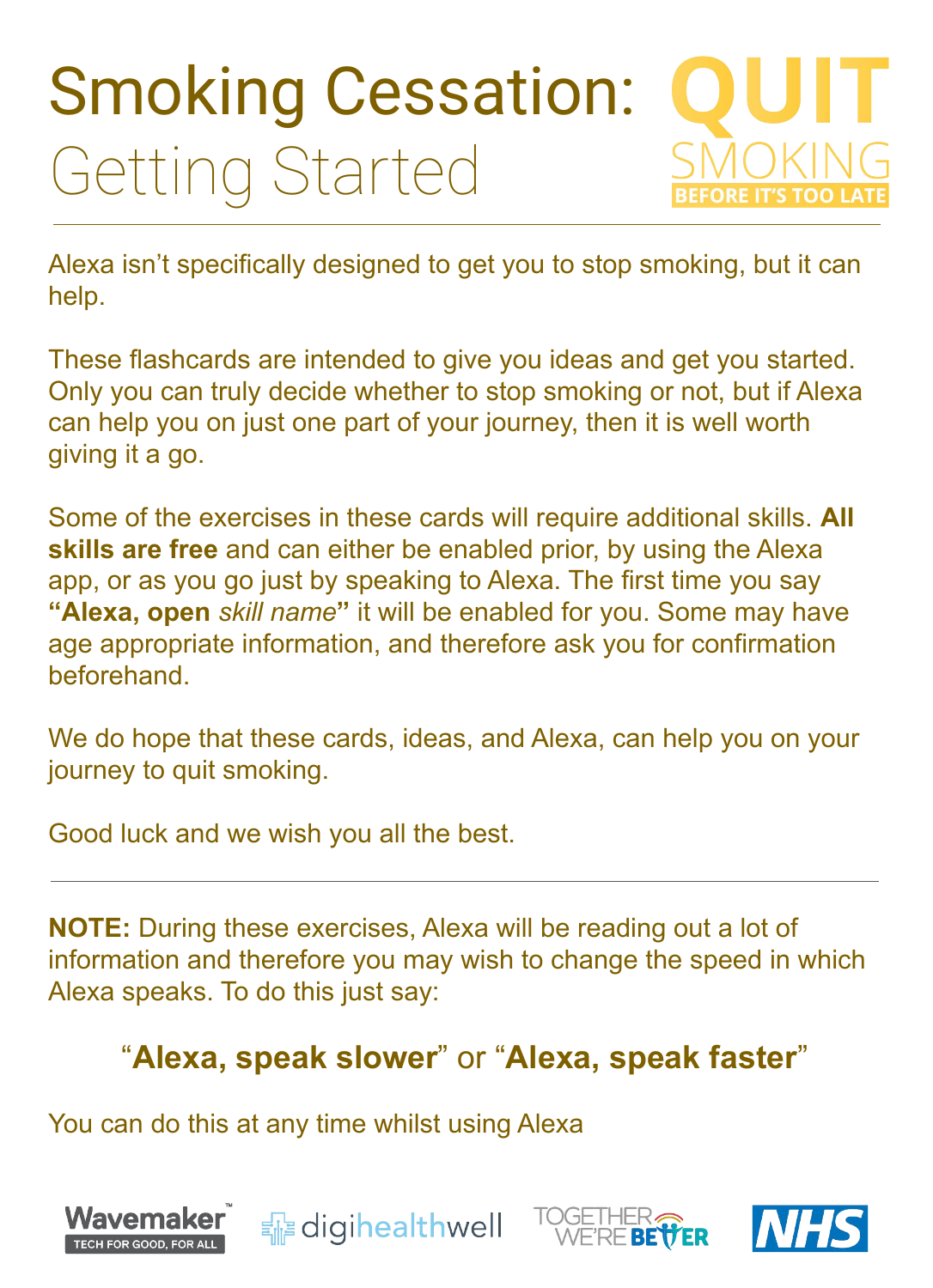So you're thinking you may like to quit smoking but can't quite find the motivation to get started. Maybe it's not the right time in your life, or just don't know where to begin? Try these few simple exercises and see how you go.

Begin all commands by saying "**Alexa**" followed by:

# "I want to stop smoking"

# Smoking Cessation: Thinking of quitting?

Alexa will give you some general advice and statistics.











# "Open **Stop Smoking**"

Stop Smoking is a skill offering motivational comments.

# "Open **Hypnosis Stop Smoking**"

David helps you use self-hypnosis to quit smoking. The skill asks questions and provides custom guidance.

## "Open **Quit Smoking**"

Quit Smoking is a skill offering motivational comments.

## "Make a list"

Make a list of reasons you feel you should stop smoking. You can

#### review this list back at any time.

#### How did you find this task? *(please circle)*



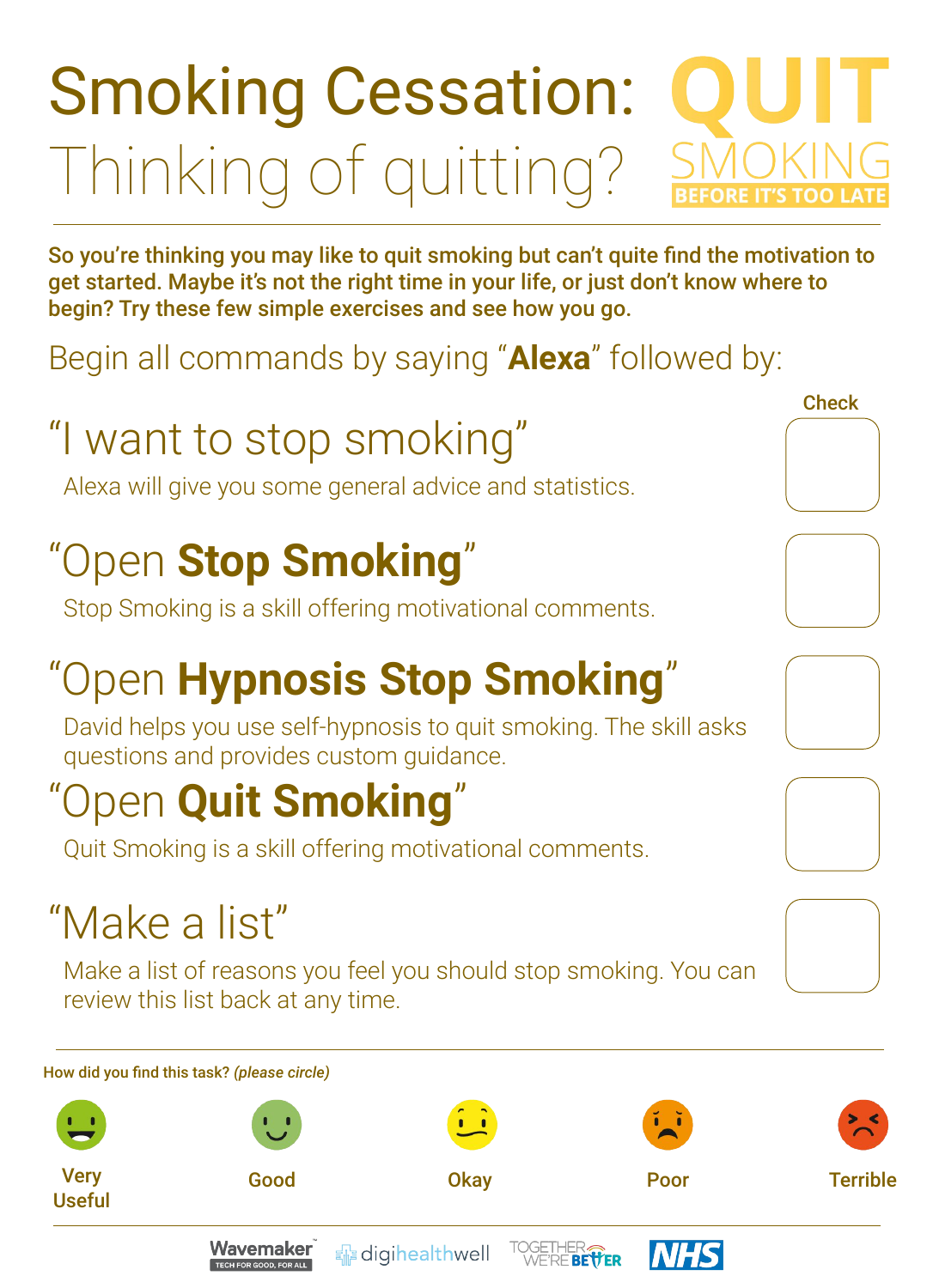So you've decided to quit smoking, great decision! We've picked a few ways in which you can use Alexa to help. If you find you begin to crave a cigarette, try these simple commands (when appropriate) and avoid sparking up .

#### Begin all commands by saying "**Alexa**" followed by:

# "Remind me in the morning"

#### How did you find this task? *(please circle)*





# Smoking Cessation: Need help quitting?

Set a reminder for yourself to stay strong and to not smoke. Set yourself a time and add one of the reasons you mentioned in your list.









## "Open **One minute meditation**"

Listen to relaxing sounds to help you clear your mind and avoid smoking a cigarette.

## "Open **Yoga Position**"

Use yoga position to stay fit and healthy, and beat that craving!

#### "Open **5 Minute Workout**"

Exercise is a great thing to do when craving a cigarette.

#### "**Call** *friend name*"

If you have your phone numbers added to Alexa through the app, then you can call a landline or mobile. Speaking to a friend or family member can really help if you want a cigarette.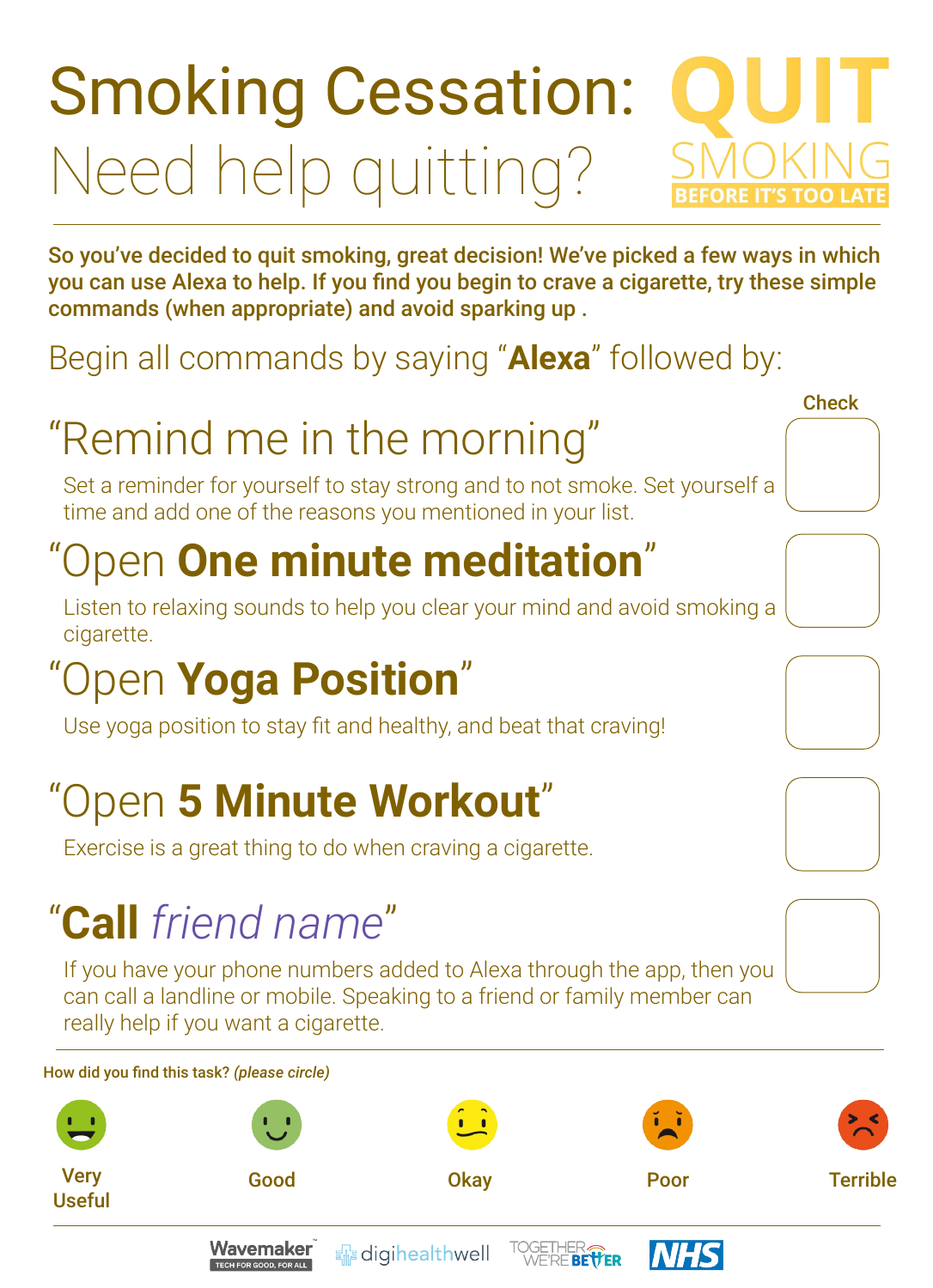#### "Remind me… in 30 minutes "

Here's an example of how you could use Alexa thoughout the day to help you stay on top of your urge to smoke.

Begin all commands by saying "**Alexa**" followed by:

#### "Should I smoke today?"

#### How did you find this task? *(please circle)*





# Stay smoke free: Daily quitter routine



# "Open **Mindful Breathing**"

Breathing exercises can help you control your cravings.

## "I'm Bored, what can I do?"

Alexa may be able to help you stay entertained.

Ask Alexa to remind you to **drink a glass of water when you are craving** a cigarette.

#### "Open **One Minute Workout**"

One Minute Workout Sensei can help you stay fit and beat your nicotine addiction!

**Check**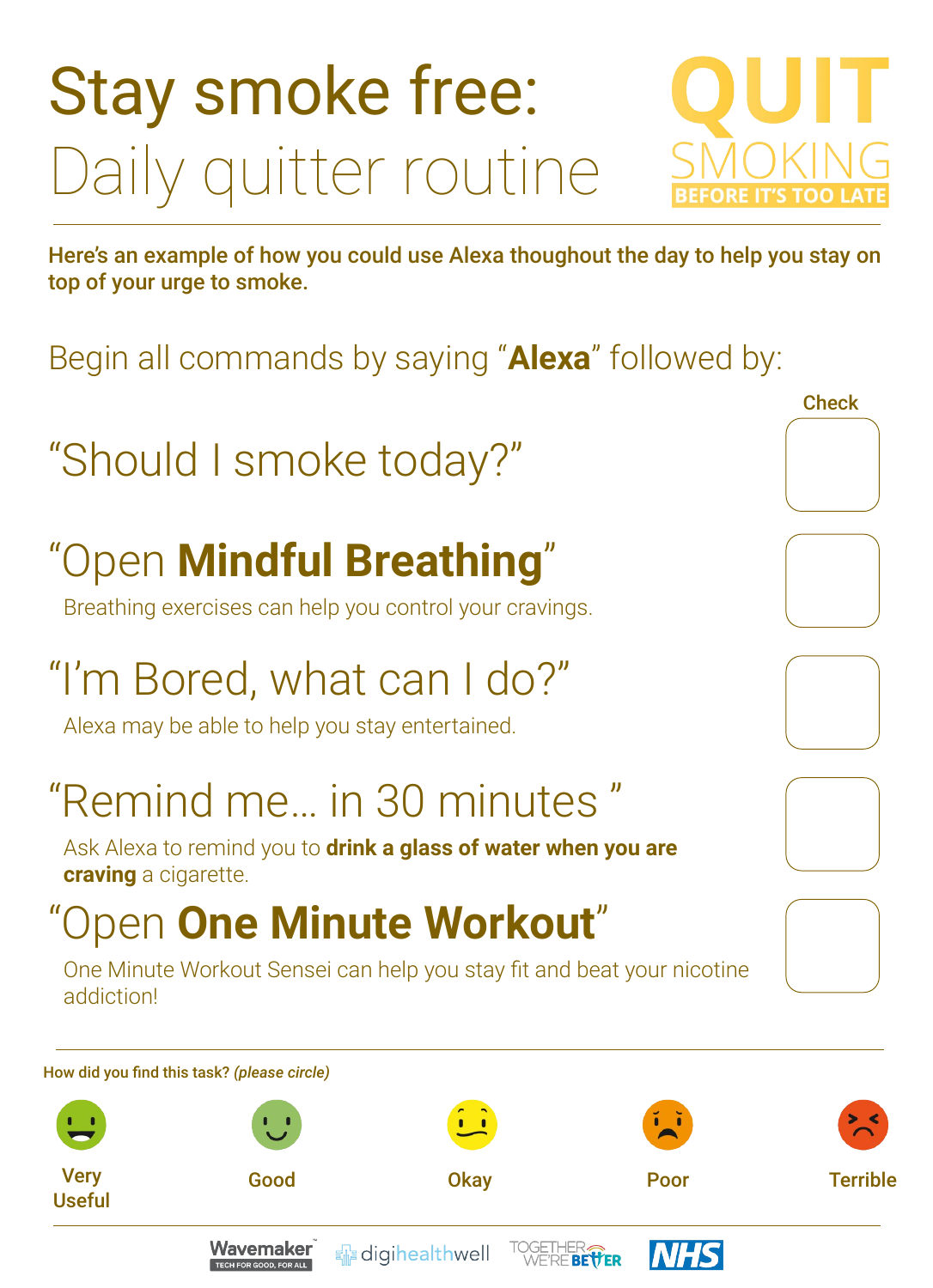Here are some useful smartphone apps and websites that can help you when trying to quit smoking. The QR Codes below are a quick way to access the websites. To use, access your smartphone camera and focus in on the code.

#### NHS Smoke Free

# Smoking Cessation: Apps & Sites

NHS Smokefree app can help you stop smoking by providing daily support and motivation. If you stay smokefree for the 4-week programme you're up to 5 times more likely to quit for good.

#### Quit Genius

Quit Genius uses a combination of cognitive behavioural therapy and a 4-step programme to help you change your relationship with smoking.

**https://www.nhs.uk/live-well/quit-smoking/nhs-stop-smokin g-services-help-you-quit/**

## NHS stop smoking services

**https://www.nhs.uk/smokefree/help-and-advice/**











#### Smoke Free - Expert support

**https://www.nhs.uk/smokefree/why-quit/cost-calculator**





#### Smoke Free Cost Calculator